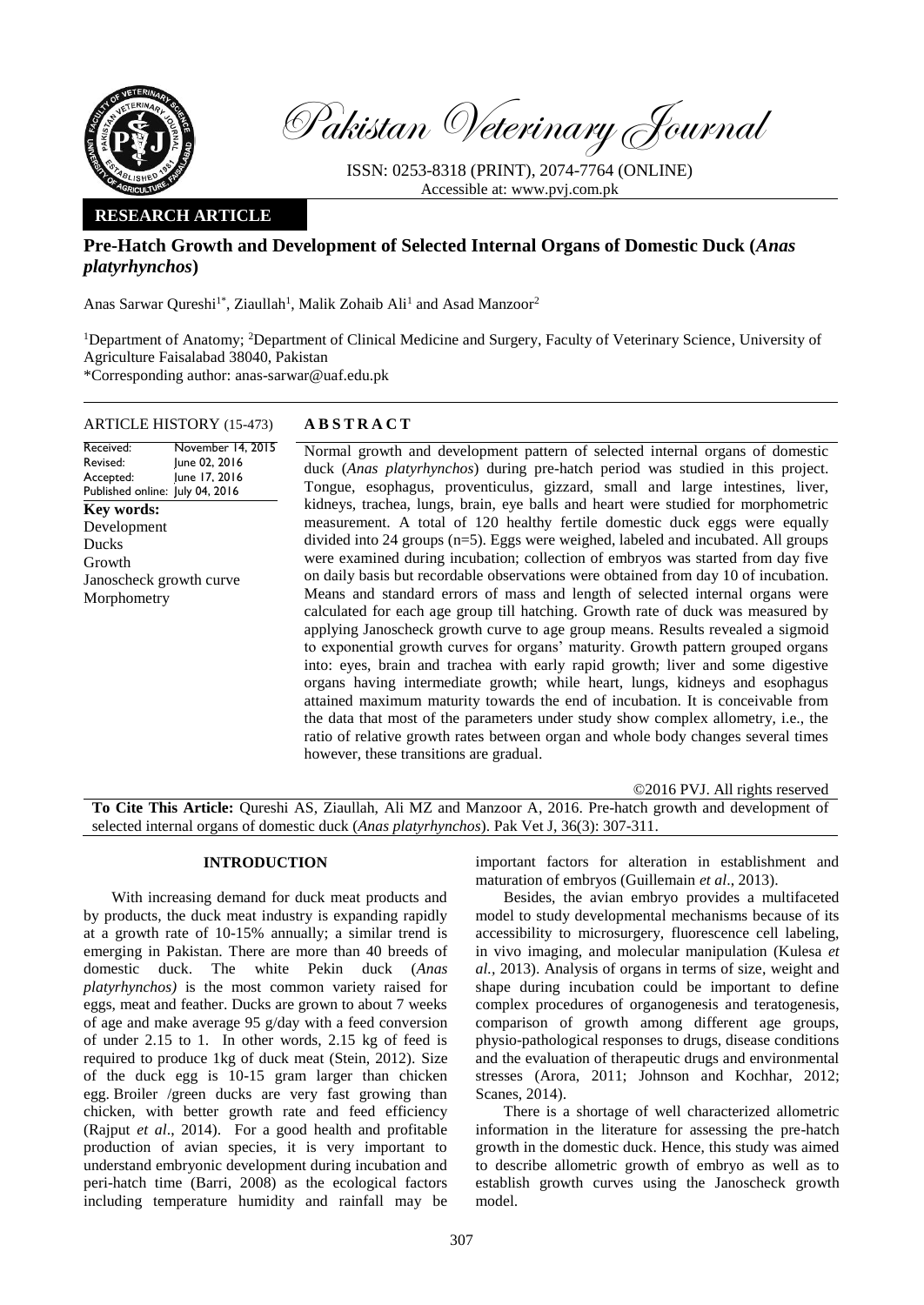### **MATERIALS AND METHODS**

**Collection of eggs:** A total of 150 fresh eggs of uniform size and weight were purchased from University Poultry Club Faisalabad, from a randomly breeding colony of domestic duck which was provided commercial duck feed *ad libitum*. During the collection of fertile eggs it was considered that age, feed, management conditions and genotype of laying ducks were uniform; however it was not possible to determine gender of egg at that time because it is rarely possible to differentiate between the sexes of duckbills till 3rd week of life (Krause, 1992).

**Incubation:** The selected 120 eggs were cleaned with dry muslin cloth, labeled and divided into 24 groups at random such that each group contained five eggs. All eggs were weighed to nearest 0.01 g with an electric balance before setting in incubator. Eggs were randomly distributed in a single tray of incubator according to treatment replication and incubated (37°C with 65-70% of relative humidity). Position of eggs was sharp end down and they were automatically turned after every half an hour along the entire course of incubation.

Collection of embryos: Starting from day 5<sup>th</sup> of incubation, one group of eggs per day was randomly removed from incubator up to day 28<sup>th</sup>. These eggs were weighed and broken out into a petri-dish containing normal saline solution according to Peebles *et al*., 1998. Embryos which looked abnormal or retorted were disposed off.

**Collection of organs:** The embryos were incised and internal organs were collected. The tongue was measured from base to the apex while width from 3 different sites like base, body and apex then average value was taken. Whole digestive tract from esophagus to anus was cut apart. Esophagus was cut out near to its point of entry into gizzard. Trachea was cut at the point of bifurcation into bronchi and its length was recorded from syrinx to the point of bifurcation. Liver was kept for some time before weighing to remove the blood if any. Heart was removed by cutting major blood vessels from their base. Pericardium and fat were also excised. The fibrous and fatty tissue was cut aside from both of the kidneys and they were taken out from the sockets. Weights of all selected internal organs were measured carefully with an electric balance up to nearest milligrams. Length of esophagus and trachea, and length and width of tongue was measured by Vernier caliper (mm). Janoscheck growth curve following Gille and Salomon, 1999 was fitted to age group means by non-linear regression procedure of Mondragon and Borchers (2005).

 $W = A - (A - W_0)$ . Exp  $(-k \cdot t^p)$ 

In the above function, W is the corresponding weight, which is measured in grams, at time t, measured in days. A is the asymptotic value (in g),  $W_0$  the weight at birth (t=0) and k and p parameters determining the ascent and shape of the growth curve. The values of A, k and p can be judged by previous study. The co-ordinates of point of inflection for the Janoscheck growth curve are

 $t = ((p - 1) / (p \times k))^{1/p}$  and  $W_i = A - (A-w_0)^*Exp(-p-1)/p$ 

**Statistical analysis:** Statistical analysis of the data was carried out according to statistical procedures of Snecdecor and Cochran (1991). The level of significance was  $\leq 0.05$ . The growth curve of domestic duck was measured by applying Janoscheck growth curve.

### **RESULTS**

In this study, domestic duck's embryos and its internal organs were studied for changes in their masses and dimensions (length and width) as the course of time. The Janoscheck growth curve was applied to weight, length and width of different parts of digestive system and some selected internal organs including brain, eye, heart, trachea, lungs, kidneys and whole embryo weight of the domestic duck (*Anas platyrhynchos*).

The curve based on measured and predicated means and result growth curves for each organ studied are graphically illustrated in Fig. 1. Results of current study showed that Janoscheck growth curve provided best fit model and body growth data in domestic duck. In addition, characteristics parameters of growth curve of all organs were studied. Selected growth curve characteristics are presented in Table 1 and 2. A close scrutiny of the data revealed following growth patterns:

- 1. Body mass as well as most of the organs showed a sigmoid growth pattern.
- 2. From both age–related and allometric patterns, four basic growth patterns can be deduced. Central nervous system, exponential type, body mass associated type, and wing type.
- 3. Some of the digestive organs, however, showed exponential growth. They are characterized by positive allometry.
- 4. Parameters with similar percentage growth compared to body mass exhibit isometry. This is present in organs like kidneys and heart.

Some of the organs showed complex trend and the ratio of relative growth between organ and whole body changed several times.

## **DISCUSSION**

The Janoschek growth curve provides an excellent fit to the most diverse growth data (Gille and Salomon, 1995). Its flexibility is similar to that of the Richards model and allows application to most sigmoid and exponential growth courses. Contrary to three-parameter models as the Gompertz, logistic, or Bertalanffy growth curves, the ratio of inflection ordinate and asymptote are flexible for both the Janoschek and the Richards growth curve. Because initial parameter estimates are easily obtainable and procedural problems rarely occur, we therefore preferred the Janoschek growth curve.

Weights of most of the selected internal organs like brain, eye, heart, kidneys as well as lengths of tongue, esophagus and trachea showed a consistent growth with the growth of the embryo weight and exhibited a sigmoid curve pattern. Width of tongue, weights of proventriculus, gizzard, intestines, liver and lungs however, presented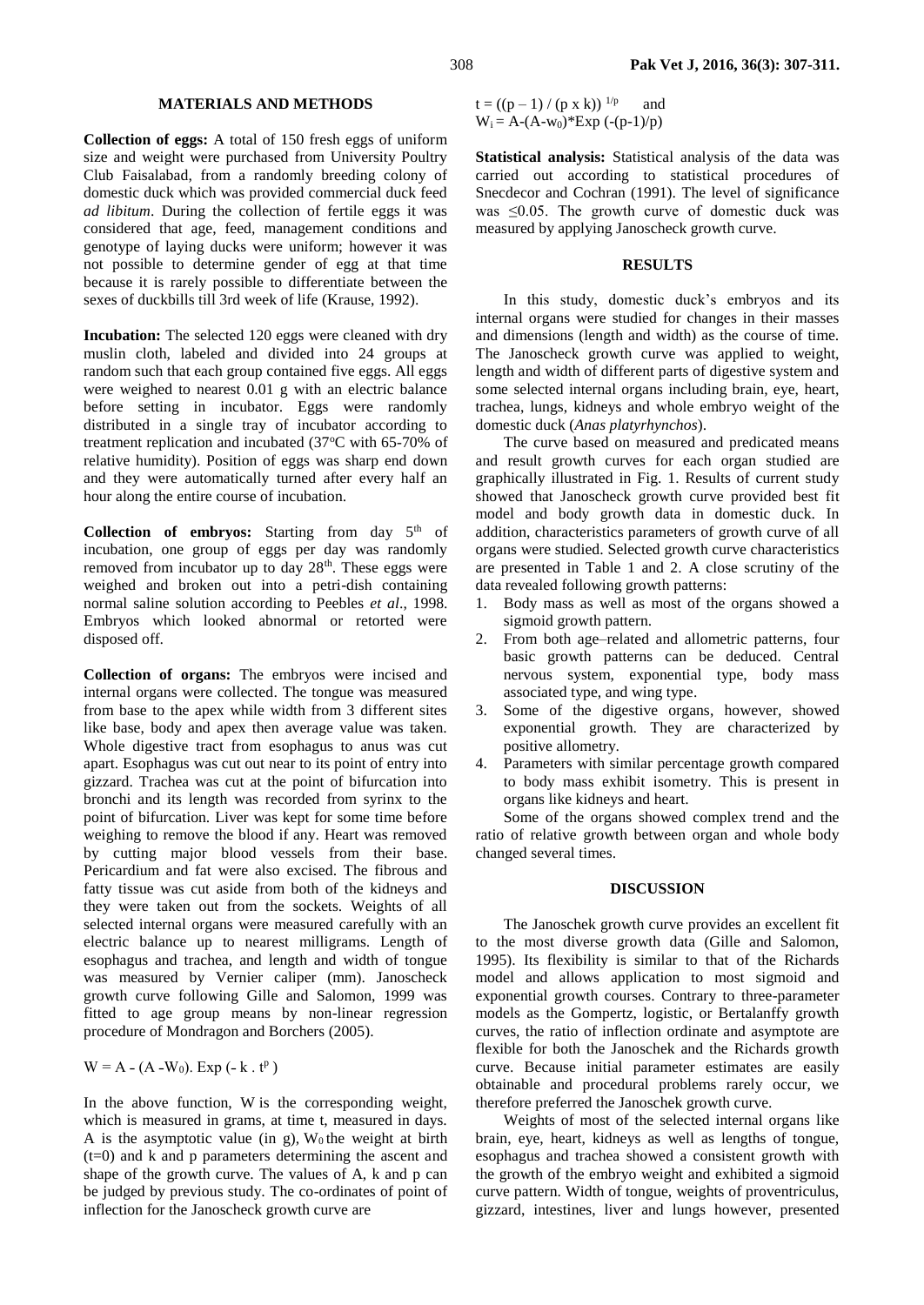exponential type of growth curve. Similar growth curves were obtained by Arora (2011) for the internal organs of *Coturnix japonica*.

On the basis of point of inflection (POI), we can classify these organs into three distinct types; organs with early POI (day 12-17) including eye, tongue, brain and trachea; organs with late POI (day 24-28) including heart, lungs, kidneys and esophagus; organs like proventiculus, gizzard, intestines and liver were found in between two categories i.e., POI (day 20-23).

The brain showed a rapid growth next to eyes. The curve showed a sigmoid or divergent trend and the point of inflection was near to hatch. Brain weight showed slightly negative allometry during entire course of incubation. The brain size increased rapidly as compared to embryo weight in the end stages of incubation. Gille *et al*. (2000) supported that high growth rate of brain along with prolonged incubation period was the predisposing factors for high cerebralization of *Anserifom* species. In fact the anseriform birds (ducks and geese) are precocial (e.g., hatchlings feed on their own) in which major neurogenesis completes before hatching and unlike parrots and song birds evolve a disproportional telencephalon without delaying telencephalonic neurogenesis (Iwaniuk and Hurd, 2005).

The eyes developed and grew in weight quite fast during the early periods of incubation and exhibited very early point of inflection i.e., day 16. Up till day 10, they were the most prominent and the heaviest organs of the embryo. After day 17, they gained weight comparatively at a slower rate. The higher growth rate of brain when compared to eye weight in late incubation combined with prolonged incubation time probably enables the high cerebralization in Anseriform species where the nucleus basalis and the complexus paleostriatus are well developed (Starck, 1993). Gille *et al.* (2000) also reported a similar pattern in embryonic geese.

Like eye and brain, heart was the most prominent tissues in the domestic duck embryo. Heart presented quite high rate of development from day 8 as presented by Chan and Burggren (2005) and Yang and Siegel (1998) in chick embryos. This higher percentage might be due to its role as supply organ in the body. The storage of glycogen by the heart may also be contributing in its weight as reported by Boerjan (2005). It kept on gaining its mass with the increase in the mass of embryo and time of incubation in sigmoid fashion. This trend of weight gain was in agreement with the findings of Yang and Siegel (1998). Just before hatching, heart weight did not increase as the embryo weight (Yang and Siegel, 1998).

The lungs were the paired organs. They did not demonstrate any early fast pace of development. The statistical result predicted that it got mature towards the end of incubation period. Its curve reached to its maximum towards day 25 of incubation. On the other hand trachea developed on sigmoid growth pattern. Another paired organ was kidneys. They are one of the organs that reached maturity at the end time (day 26) of hatch. They acquired a declined growth rate post 18 day.

The digestive organs were one of the fastest growing organs in the embryo. Gizzard, liver and proventriculus exhibited accelerated rate. The growth curves of all these

three organs followed almost a straight line. Proventriculus, though it was a rapidly growing organ, its growth rate was not appreciable between day 10 and day 15. Almost similar trend was expressed by liver and gizzard. As liver and heart are supply organs, their growth was recorded quite high. Similar findings were reported by Christensen *et al*. (2002) in broiler embryos. Liver showed stability in weight gain towards the time of hatching and point of inflection as recorded as late as 20 days. Similarly, poultry at day 19 and turkey at day 25 showed a consistent growth rate (Sell *et al*., 1991). Yang and Siegel (1998) had also documented that liver weight did not increase appreciably as the embryo weight increased just before hatch.

Uni *et al.* (2003) reported regarding the weight of intestines that it weighs approximately 1% of the total body weight at day 17 in chicken and this percentage increased up to 3.5% toward the end of incubation. Regardless of the rapid late growth rate of the intestines, many other studies indicated that intestines get full maturity after hatch. The immaturity of intestines was also reported by Iji (2008) at the time of hatch in embryonic ostrich. Sell *et al*. (1991) reported that the small intestine in turkeys undergoes considerable development during incubation but it is still immature at hatch. The immaturity of all digestive organs was also reported by Ravindran (2003) even at the time of hatch in broiler chicken. Uni *et al*. (1995) stated that the late rapid developmental rate was found in all parts of the intestine including liver and pancreas. Later, Tong *et al.* (2013) reported a linear pattern of increasing embryonic weight followed by aggressive growth during last 48 hours before hatching when duodenum weight doubled in chickens. This change indicates that a great portion of embryonic investment in intestinal tissue is concentrated during the last 48 hours before hatching, probably in preparation for post hatch digestion of nutrients. In order for independently forage and digest food immediately after hatch, birds must develop before hatch the necessary complement of digestive enzymes and mucosal maturity with the absorptive capacity to use ingested feed. This prenatal development of digestive capacity increases as the avian embryos orally consume their amniotic fluid before hatch (Uni and Ferket, 2004; Moran, 2007). The nutrients within the amnion comprise the first meal of the embryo and along with yolk infusion into the intestine (Esteban *et al.,* 1991; Noy *et al.,* 1996); they facilitate enteric development toward hatch (Uni *et al.,* 2003).

Regarding maturity; brain, eye, tongue, esophagus, and trachea were among the most matured organs at hatching while lungs, kidneys and gizzard were the least. The maturity of lungs was predicted toward the end of incubation. At day 10 of incubation heart, gizzard, liver, kidneys and intestines were less mature organs (<5%) of the duck embryo compared to eye (11.682%), brain (12.251%), tongue (15.931%), esophagus (64.128%) and trachea (64.357%).

Throughout the incubation period, weight of the embryo was directly proportional to age of the embryo. Bruzual *et al*. (2000) in broiler and Arora (2011) in Japanese quail (*Coturnix japonica*) embryo had also reported a positive relationship between them.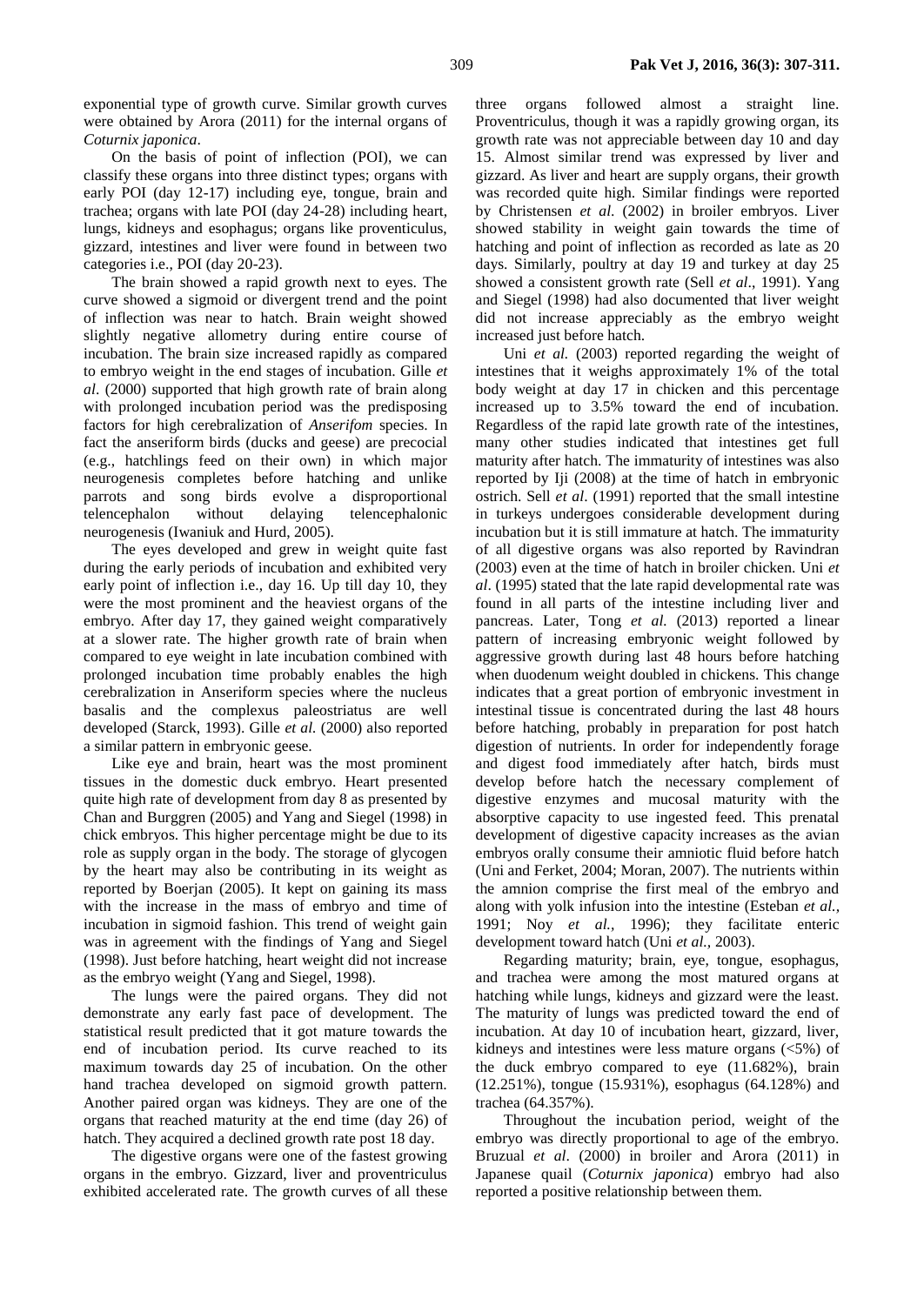

Fig 1: Graphical presentation of measured (-) and predicted mean values (--) and resulting growth curves of selected internal organs of domestic duck (*Anas platyrhynchos*).

**Table 1:** Characteristics parameters of growth curve of organs weight

| Organs         | . .<br>A | $W_{0(g)}$  | ີ<br>ັ<br>$W_{i(g)}$ | $\mu_{o(\%)}$ | $\mu_{i(\%)}$ | l i(days) | $R^2$ |
|----------------|----------|-------------|----------------------|---------------|---------------|-----------|-------|
| Embryo         | 36.775   | $\vert$ .31 | 20.483               | 3.562         | 55.698        | 20.347    | 0.98  |
| <b>Brain</b>   | .257     | 0.154       | 0.765                | 12.251        | 60.861        | 17.324    | 0.99  |
| Eye            | 0.428    | 0.05        | 0.251                | 11.682        | 58.740        | 15.974    | 0.95  |
| Heart          | 0.547    | 0.016       | 0.283                | 2.925         | 51.831        | 28.177    | 0.97  |
| Kidney         | 0.497    | 0.018       | 0.263                | 3.621         | 53.034        | 26.776    | 0.99  |
| Proventriculus | 0.286    | 0.016       | 0.161                | 5.594         | 56.517        | 22.834    | 0.99  |
| Gizzard        | 0.932    | 0.024       | 0.541                | 2.575         | 58.089        | 22.834    | 0.99  |
| Intestine      | 0.851    | 0.032       | 0.473                | 3.760         | 55.665        | 23.688    | 0.99  |
| Liver          | 0.873    | 0.024       | 0.485                | 2.749         | 55.633        | 20.713    | 0.97  |
| Lungs          | 0.606    | 0.024       | 0.329                | 3.960         | 54.315        | 24.335    | 0.99  |

A=Asymptomatic value in grams; W<sub>0</sub> = weight at 10<sup>th</sup> day of incubation; Wi=weight at the point of inflection; ti=age at the point of inflection; µo=Degree of maturity at day 10; µi=Degree of maturity at the point of inflection.